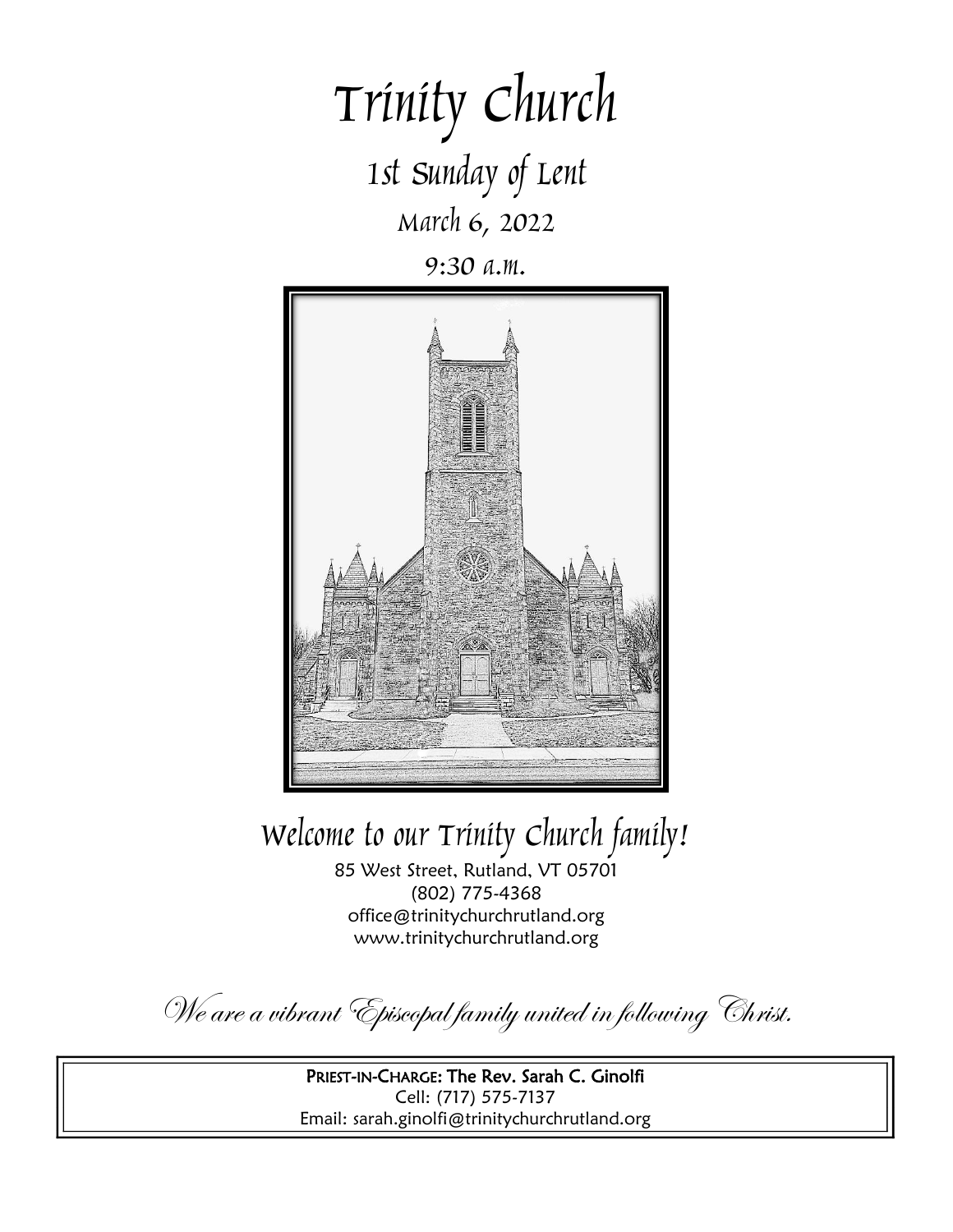### Announcements

Precautions Required for In-Person Worship—With the increase of COVID-19 cases in Vermont and nationwide and for the safety of our Trinity family, we are now requiring that face masks be worn in church and that seating spacing be more strictly followed. If you do not have a mask, please ask the ushers for one. Please use the pews marked with green tape.

Women of Trinity Meeting—The women of Trinity will meet in the library following our worship today.

Vigil for Ukraine--Bridge to Rutland would like to invite you to join Castleton Indivisible's silent vigil for standing in support of the people of Ukraine. The Vigil will take place today at 12:00 noon in the Main Street Park in Rutland (corner of West and Main Streets).

Lenten Series—Our Lenten study program called Lenten 2022 Series: Faith Foundations will be held (mostly) on Tuesdays during lent, from 6:30-8:00pm. The series will be held via Zoom, so please email the office to get the Zoom meeting link. Or you can visit the events tab on our website and click on the link in our calendar. The first meeting will be on March 8. Please note that the March 13 date (Sunday) will be instructed during our worship service.

- March 8 Christ and the Cross
- March 13 Instructed Eucharist (during church)
- March 15 Bible Foundations
- March 22 Prayer Workshop
- March 29 Our Anglican Identity

Community Luncheon—The next community luncheon will be on Saturday the 19th; we'll be serving shepherd's pie. Contact Rich Jones (rich.jones1953@gmail.com) or Larry Jensen (lgjensen@aol.com) for details on how to participate.

Lectio Divina with Daughters of the King-Please join DOK for a contemplative form of Bible Study on the fourth Thursday of each month at 10:30am. Meetings will be held via Zoom. You can access the link by contacting the church office or by visiting the "events" tab on our website and clicking on the date for the link. This is open to everyone!

### \*\*\*\*\*\*\*

Our Staff: Priest-in-Charge, the Rev. Sarah Ginolfi; treasurer, Linda Fay; Parish Administrator, Wendy Grace; Music Director, John Riddle; Sexton, Jeff Zoesch

Our Vestry: Senior Warden, Fern Fryer; Junior Warden, Jay Slenker; Members: Melissa Alarie; Lisa F. Boerner; Elizabeth Bushey; Kathy Hall; Rich Jones; David Thurmer; Holly Webb

Today's Liturgical Assistants: Altar Guild— Lois Jaworski, Elizabeth Bushey, Elaine Foskett, Melissa Slenker; Chalice Assistant— Maria Cruise; Old Testament Reader—Shannon Hill; Epistle Reader—Katya Cooke; Intercessor— Nanci Gordon; Ushers—Bruce Howard, Larry Jensen; Live Stream Tech—Marc Brierre; Litanists— Larry Jensen, Wendy Grace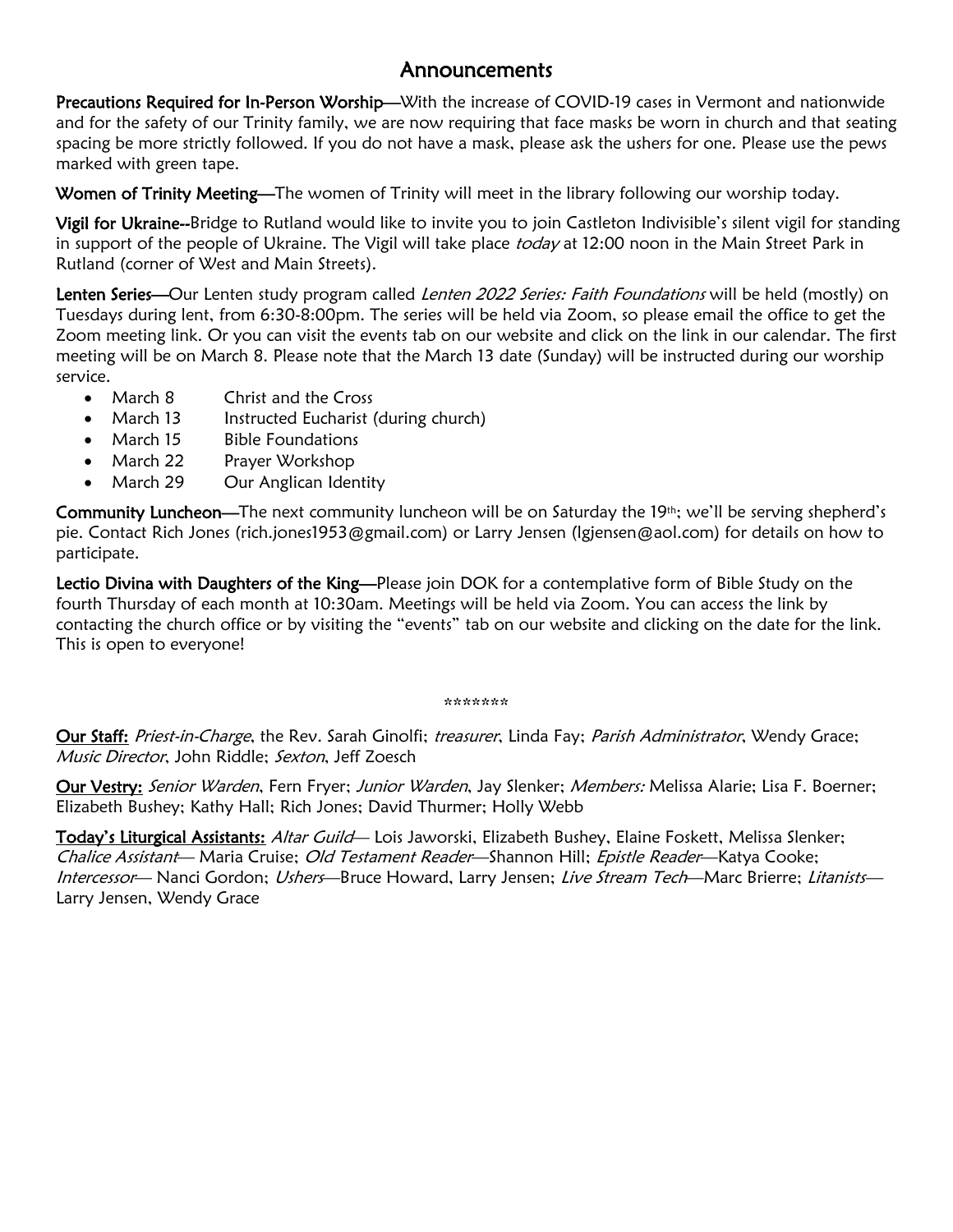# 9:30 a.m. First Sunday of Lent – Holy Eucharist

# The Great Litany

|                                                                                                      | <b>GATHER IN PENITENTIAL SILENCE.</b>                                                 |  |
|------------------------------------------------------------------------------------------------------|---------------------------------------------------------------------------------------|--|
| Posture note: Many choose to kneel during the Great Litany. Standing, however, is also a position of |                                                                                       |  |
| prayer and penitence. You may also remain seated during this section as your body dictates. Your     |                                                                                       |  |
|                                                                                                      | "holiest" posture today is your presence among us.                                    |  |
| Officiant:                                                                                           | O God the Father, Creator of heaven and earth,                                        |  |
| People:                                                                                              | Have mercy upon us.                                                                   |  |
|                                                                                                      |                                                                                       |  |
| Officiant:                                                                                           | O God the Son, Redeemer of the world,                                                 |  |
| People:                                                                                              | Have mercy upon us.                                                                   |  |
|                                                                                                      |                                                                                       |  |
| Officiant:                                                                                           | O God the Holy Spirit, Sanctifier of the faithful,                                    |  |
| People:                                                                                              | Have mercy upon us.                                                                   |  |
| Officiant:                                                                                           | O holy, blessed, and glorious Trinity, one God,                                       |  |
| People:                                                                                              | Have mercy upon us.                                                                   |  |
|                                                                                                      |                                                                                       |  |
| Officiant:                                                                                           | Remember not, Lord Christ, our offenses, nor the offenses of our forefathers;         |  |
|                                                                                                      | neither reward us according to our sins. Spare us, good Lord, spare thy people,       |  |
|                                                                                                      | whom thou hast redeemed with thy most precious blood, and by thy mercy                |  |
|                                                                                                      | preserve us, for ever.                                                                |  |
| People:                                                                                              | Spare us, good Lord.                                                                  |  |
| 1 <sup>st</sup> Litanist:                                                                            | From all evil and wickedness; from sin; from the crafts and assaults of the devil;    |  |
|                                                                                                      | and from everlasting damnation,                                                       |  |
| People:                                                                                              | Good Lord, deliver us.                                                                |  |
|                                                                                                      |                                                                                       |  |
| 1 <sup>st</sup> Litanist:                                                                            | From all blindness of heart; from pride, vainglory, and hypocrisy; from envy,         |  |
|                                                                                                      | hatred, and malice; and from all want of charity,                                     |  |
| People:                                                                                              | Good Lord, deliver us.                                                                |  |
|                                                                                                      |                                                                                       |  |
| 1 <sup>st</sup> Litanist:                                                                            | From all inordinate and sinful affections; and from all the deceits of the world, the |  |
|                                                                                                      | flesh, and the devil,                                                                 |  |
| People:                                                                                              | Good Lord, deliver us.                                                                |  |
|                                                                                                      |                                                                                       |  |
| 1 <sup>st</sup> Litanist:                                                                            | From all false doctrine, heresy, and schism; from hardness of heart, and contempt     |  |
|                                                                                                      | of thy Word and commandment,<br>Good Lord, deliver us.                                |  |
| People:                                                                                              |                                                                                       |  |
| 1 <sup>st</sup> Litanist:                                                                            | From lightning and tempest; from earthquake, fire, and flood; from plague,            |  |
|                                                                                                      | pestilence, and famine,                                                               |  |
| People:                                                                                              | Good Lord, deliver us.                                                                |  |
|                                                                                                      |                                                                                       |  |
| 1 <sup>st</sup> Litanist:                                                                            | From all oppression, conspiracy, and rebellion; from violence, battle, and murder;    |  |
|                                                                                                      | and from dying suddenly and unprepared,                                               |  |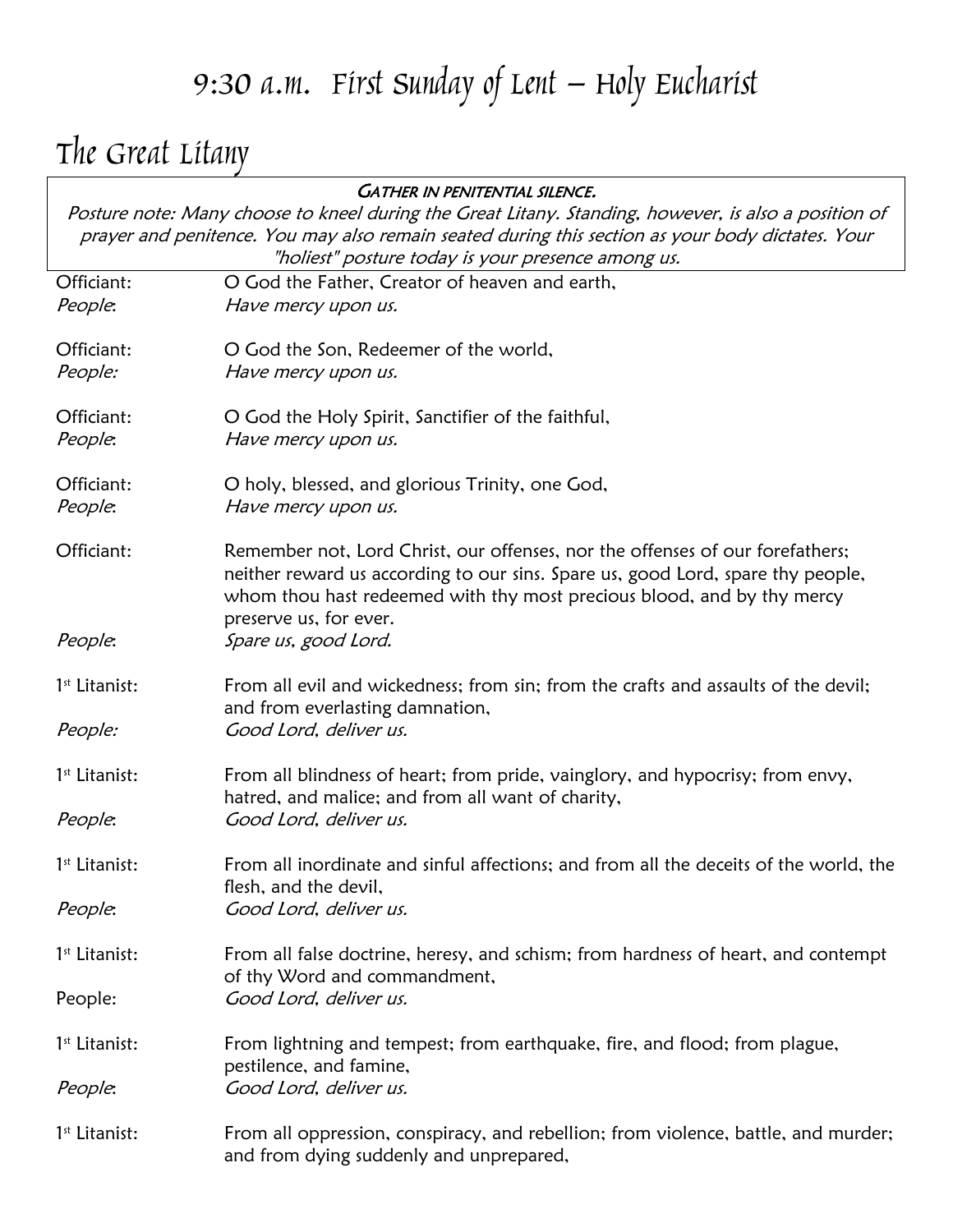| People:                              | Good Lord, deliver us.                                                                                                                                                                                                       |  |  |
|--------------------------------------|------------------------------------------------------------------------------------------------------------------------------------------------------------------------------------------------------------------------------|--|--|
| $1st$ Litanist:                      | By the mystery of thy holy Incarnation; by thy holy Nativity and submission to<br>the Law; by thy Baptism, Fasting, and Temptation,                                                                                          |  |  |
| People:                              | Good Lord, deliver us.                                                                                                                                                                                                       |  |  |
| 1st Litanist:                        | By thine Agony and Bloody Sweat; by thy Cross and Passion; by thy precious<br>Death and Burial; by thy glorious Resurrection and Ascension; and by the Coming<br>of the Holy Ghost,                                          |  |  |
| People:                              | Good Lord, deliver us.                                                                                                                                                                                                       |  |  |
| $1st$ Litanist:                      | In all time of our tribulation; in all time of our prosperity; in the hour of death,<br>and in the day of judgment,                                                                                                          |  |  |
| People:                              | Good Lord, deliver us.                                                                                                                                                                                                       |  |  |
| 2 <sup>nd</sup> Litanist:            | We sinners do beseech thee to hear us, O Lord God; and that it may please thee<br>to rule and govern thy holy Church Universal in the right way,                                                                             |  |  |
| People:                              | We beseech thee to hear us, good Lord.                                                                                                                                                                                       |  |  |
| 2 <sup>nd</sup> Litanist:            | That it may please thee to illumine all bishops, priests, and deacons, with true<br>knowledge and understanding of thy Word; and that both by their preaching and<br>living, they may set it forth, and show it accordingly, |  |  |
| People:                              | We beseech thee to hear us, good Lord.                                                                                                                                                                                       |  |  |
| 2 <sup>nd</sup> Litanist:<br>People: | That it may please thee to bless and keep all thy people,<br>We beseech thee to hear us, good Lord.                                                                                                                          |  |  |
| 2 <sup>nd</sup> Litanist:            | That it may please thee to send forth laborers into thy harvest, and to draw all<br>mankind into thy kingdom,                                                                                                                |  |  |
| People:                              | We beseech thee to hear us, good Lord.                                                                                                                                                                                       |  |  |
| 2 <sup>nd</sup> Litanist:            | That it may please thee to give to all people increase of grace to hear and receive<br>thy Word, and to bring forth the fruits of the Spirit,                                                                                |  |  |
| People:                              | We beseech thee to hear us, good Lord.                                                                                                                                                                                       |  |  |
| 2 <sup>nd</sup> Litanist:            | That it may please thee to bring into the way of truth all such as have erred, and<br>are deceived,                                                                                                                          |  |  |
| People:                              | We beseech thee to hear us, good Lord.                                                                                                                                                                                       |  |  |
| 2 <sup>nd</sup> Litanist:            | That it may please thee to give us a heart to love and fear thee, and diligently to<br>live after thy commandments,                                                                                                          |  |  |
| People:                              | We beseech thee to hear us, good Lord.                                                                                                                                                                                       |  |  |
| 2 <sup>nd</sup> Litanist:            | That it may please thee so to rule the hearts of thy servants, the President of the<br>United States (or of this nation), and all others in authority, that they may do                                                      |  |  |
| People:                              | justice, and love mercy, and walk in the ways of truth,<br>We beseech thee to hear us, good Lord.                                                                                                                            |  |  |
| 2 <sup>nd</sup> Litanist:            | That it may please thee to make wars to cease in all the world; to give to all<br>nations unity, peace, and concord; and to bestow freedom upon all peoples,                                                                 |  |  |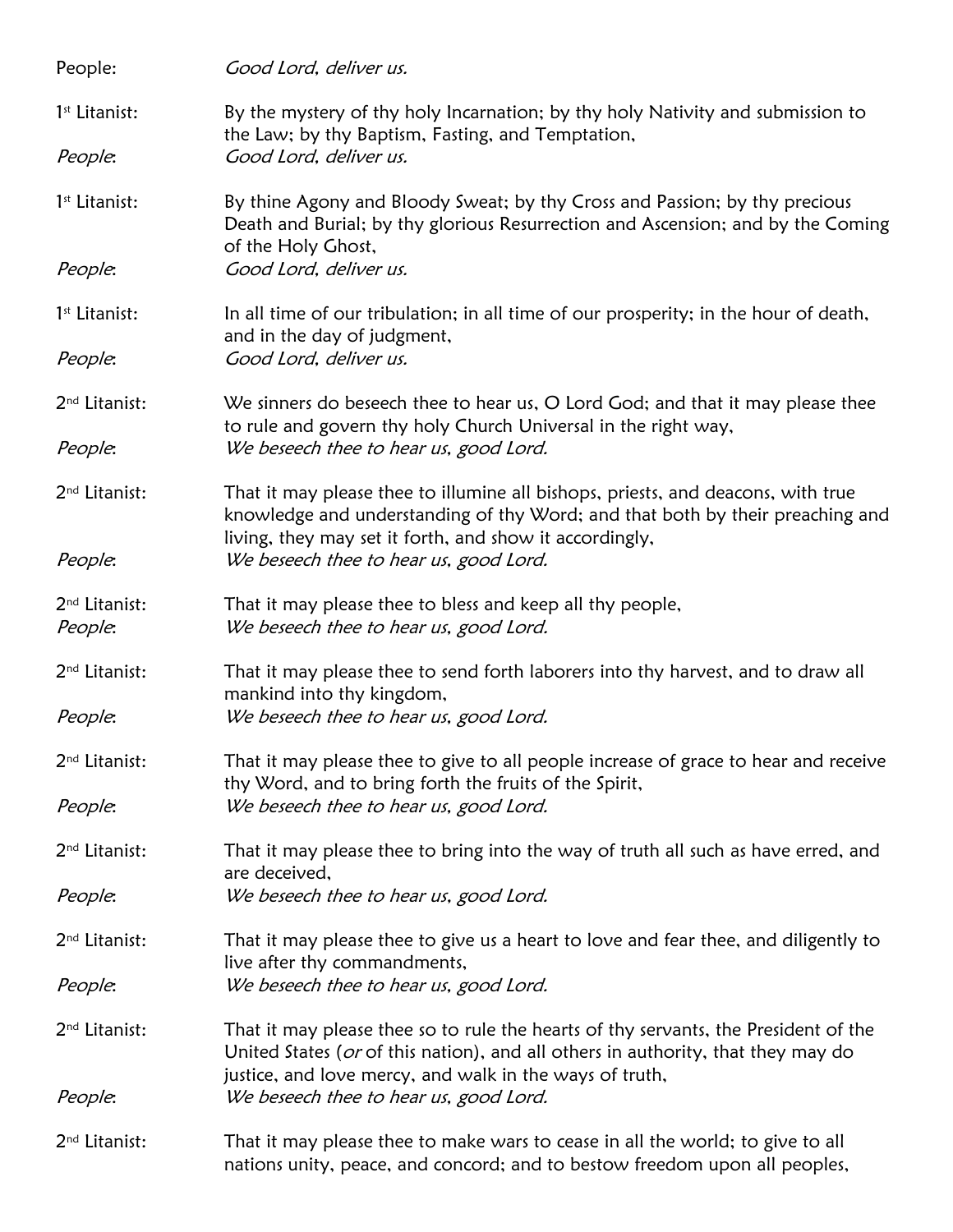| People:                              | We beseech thee to hear us, good Lord.                                                                                                                                                                              |  |  |  |
|--------------------------------------|---------------------------------------------------------------------------------------------------------------------------------------------------------------------------------------------------------------------|--|--|--|
| 2 <sup>nd</sup> Litanist:            | That it may please thee to show thy pity upon all prisoners and captives, the<br>homeless and the hungry, and all who are desolate and oppressed,                                                                   |  |  |  |
| People:                              | We beseech thee to hear us, good Lord.                                                                                                                                                                              |  |  |  |
| 2 <sup>nd</sup> Litanist:            | That it may please thee to give and preserve to our use the bountiful fruits of the<br>earth, so that in due time all may enjoy them,                                                                               |  |  |  |
| People:                              | We beseech thee to hear us, good Lord.                                                                                                                                                                              |  |  |  |
| 2 <sup>nd</sup> Litanist:            | That it may please thee to inspire us, in our several callings, to do the work which<br>thou givest us to do with singleness of heart as thy servants, and for the common<br>good,                                  |  |  |  |
| People:                              | We beseech thee to hear us, good Lord.                                                                                                                                                                              |  |  |  |
| 2 <sup>nd</sup> Litanist:            | That it may please thee to preserve all who are in danger by reason of their labor<br>or their travel,                                                                                                              |  |  |  |
| People:                              | We beseech thee to hear us, good Lord.                                                                                                                                                                              |  |  |  |
| 2 <sup>nd</sup> Litanist:            | That it may please thee to preserve, and provide for, all women in childbirth,<br>young children and orphans, the widowed, and all whose homes are broken or<br>torn by strife,                                     |  |  |  |
| People:                              | We beseech thee to hear us, good Lord.                                                                                                                                                                              |  |  |  |
| 2 <sup>nd</sup> Litanist:            | That it may please thee to visit the lonely; to strengthen all who suffer in mind,<br>body, and spirit; and to comfort with thy presence those who are failing and<br>infirm,                                       |  |  |  |
| People:                              | We beseech thee to hear us, good Lord.                                                                                                                                                                              |  |  |  |
| 2 <sup>nd</sup> Litanist:            | That it may please thee to support, help, and comfort all who are in danger,<br>necessity, and tribulation,                                                                                                         |  |  |  |
| People:                              | We beseech thee to hear us, good Lord.                                                                                                                                                                              |  |  |  |
| 2 <sup>nd</sup> Litanist:<br>People: | That it may please thee to have mercy upon all mankind,<br>We beseech thee to hear us, good Lord.                                                                                                                   |  |  |  |
| 2 <sup>nd</sup> Litanist:            | That it may please thee to give us true repentance; to forgive us all our sins,<br>negligences, and ignorances; and to endue us with the grace of thy Holy Spirit to<br>amend our lives according to thy holy Word, |  |  |  |
| People:                              | We beseech thee to hear us, good Lord.                                                                                                                                                                              |  |  |  |
| 2 <sup>nd</sup> Litanist:            | That it may please thee to forgive our enemies, persecutors, and slanderers, and to<br>turn their hearts,                                                                                                           |  |  |  |
| People:                              | We beseech thee to hear us, good Lord.                                                                                                                                                                              |  |  |  |
| 2 <sup>nd</sup> Litanist:            | That it may please thee to strengthen such as do stand; to comfort and help the<br>weak-hearted; to raise up those who fall; and finally to beat down Satan under<br>our feet,                                      |  |  |  |
| People:                              | We beseech thee to hear us, good Lord.                                                                                                                                                                              |  |  |  |
| 2 <sup>nd</sup> Litanist:            | That it may please thee to grant to all the faithful departed eternal life and peace,                                                                                                                               |  |  |  |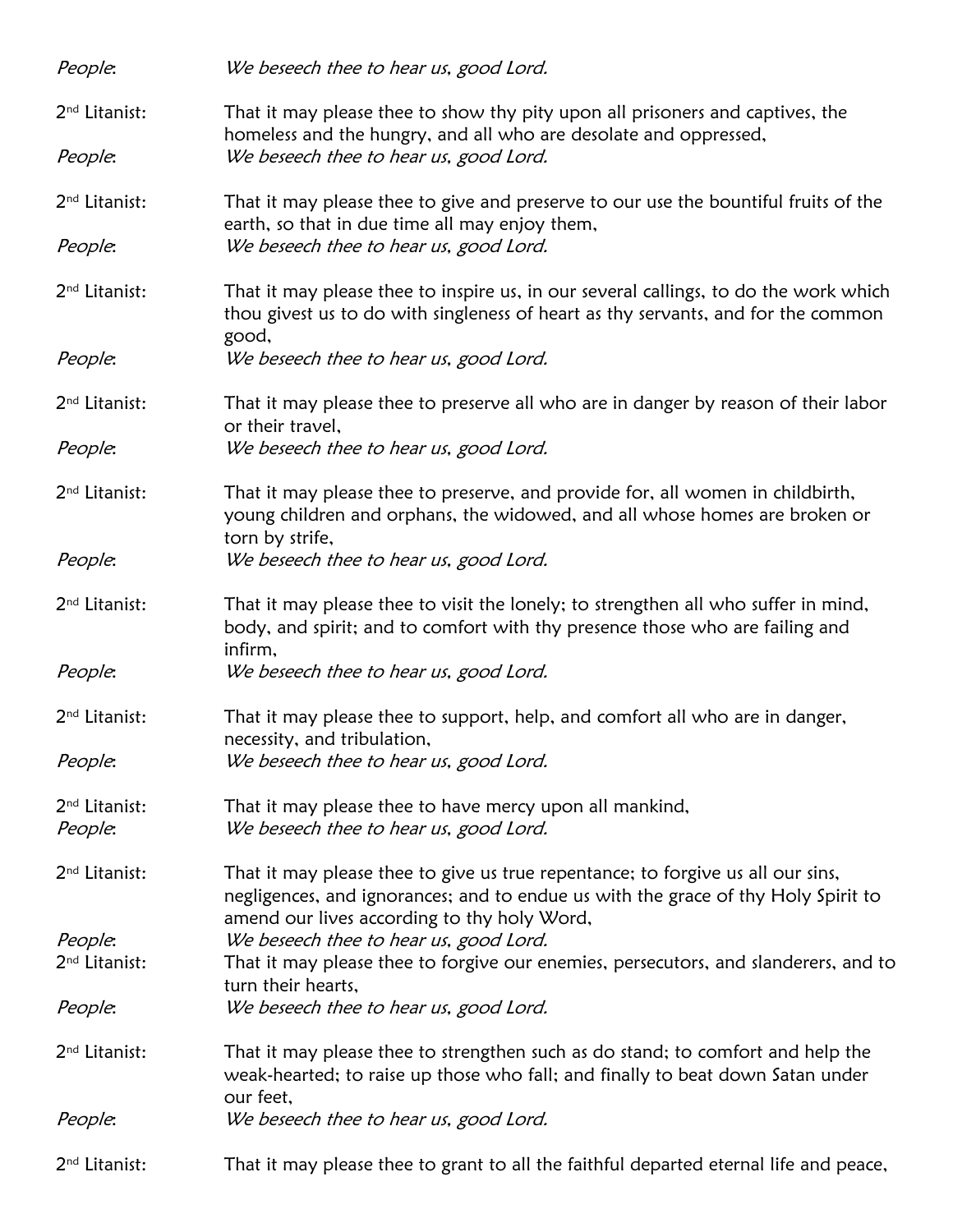| People:       | We beseech thee to hear us, good Lord.                                                                                |
|---------------|-----------------------------------------------------------------------------------------------------------------------|
| 2nd Litanist: | That it may please thee to grant that, in the fellowship of all the saints, we may<br>attain to thy heavenly kingdom, |
| People:       | We beseech thee to hear us, good Lord.                                                                                |
| Officiant:    | Son of God, we beseech thee to hear us.                                                                               |
| People:       | Son of God, we beseech thee to hear us.                                                                               |
| Officiant:    | O Lamb of God, that takest away the sins of the world,                                                                |
| People:       | Have mercy upon us.                                                                                                   |
| Officiant:    | O Lamb of God, that takest away the sins of the world,                                                                |
| People:       | Have mercy upon us.                                                                                                   |
| Officiant:    | O Lamb of God, that takest away the sins of the world,                                                                |
| People:       | Grant us thy peace.                                                                                                   |
| Officiant:    | O Christ, hear us.                                                                                                    |
| People:       | O Christ, hear us.                                                                                                    |
| Officiant:    | Lord, have mercy upon us.                                                                                             |
| People:       | Christ, have mercy upon us.                                                                                           |
| Officiant:    | Lord, have mercy upon us.                                                                                             |
|               |                                                                                                                       |

## The Invitatory

Opening Sentences

Officiant: Bless the Lord who forgives all our sins;

People: His mercy endures for ever.

Officiant: Almighty God, to you all hearts are open, all desires known, and from you no secrets are hid: Cleanse the thoughts of our hearts by the inspiration of your Holy Spirit, that we may perfectly love you, and worthily magnify your holy Name; through Christ our Lord. Amen.

### The Collect of the Day

Officiant: The Lord be with you. People: And also with you. Officiant: Let us pray.

Almighty God, whose blessed Son was led by the Spirit to be tempted by Satan: Come quickly to help us who are assaulted by many temptations; and, as you know the weaknesses of each of us, let each one find you mighty to save; through Jesus Christ your Son our Lord, who lives and reigns with you and the Holy Spirit, one God, now and for ever. Amen.

The Word of the Lord

Lessons of the Day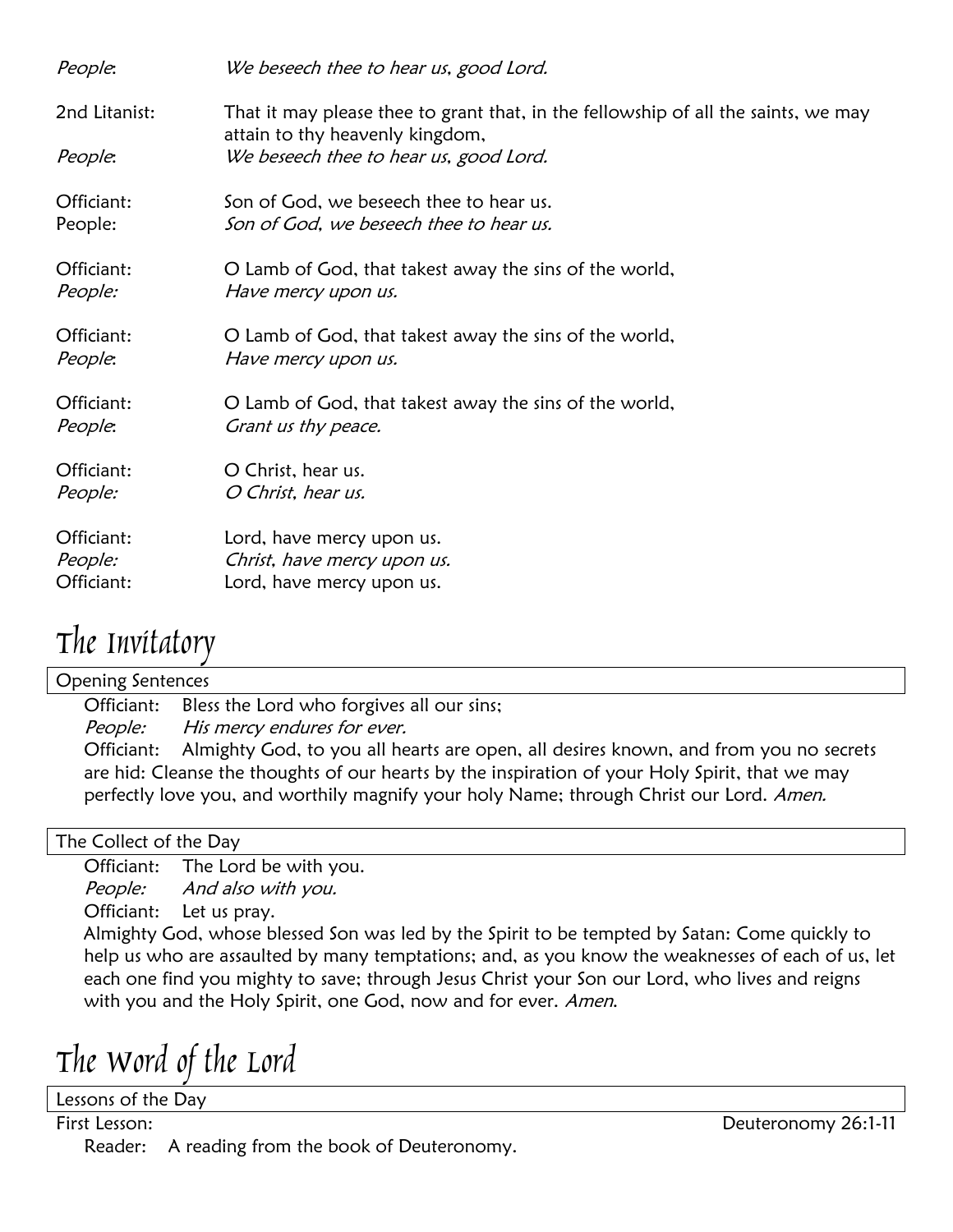When you have come into the land that the Lord your God is giving you as an inheritance to possess, and you possess it, and settle in it, you shall take some of the first of all the fruit of the ground, which you harvest from the land that the Lord your God is giving you, and you shall put it in a basket and go to the place that the Lord your God will choose as a dwelling for his name. You shall go to the priest who is in office at that time, and say to him, "Today I declare to the Lord your God that I have come into the land that the Lord swore to our ancestors to give us." When the priest takes the basket from your hand and sets it down before the altar of the Lord your God, you shall make this response before the Lord your God: "A wandering Aramean was my ancestor; he went down into Egypt and lived there as an alien, few in number, and there he became a great nation, mighty and populous. When the Egyptians treated us harshly and afflicted us, by imposing hard labor on us, we cried to the Lord, the God of our ancestors; the Lord heard our voice and saw our affliction, our toil, and our oppression. The Lord brought us out of Egypt with a mighty hand and an outstretched arm, with a terrifying display of power, and with signs and wonders; and he brought us into this place and gave us this land, a land flowing with milk and honey. So now I bring the first of the fruit of the ground that you, O Lord, have given me." You shall set it down before the Lord your God and bow down before the Lord your God. Then you, together with the Levites and the aliens who reside among you, shall celebrate with all the bounty that the Lord your God has given to you and to your house.

The Word of the Lord.

People: Thanks be to God.

Psalm Psalm 91:1-2, 9-16

Officiant: Please join me in reciting Psalm 91. The congregation will respond on the even numbered, italicized verses.

1 He who dwells in the shelter of the Most High, \* abides under the shadow of the Almighty.

2 He shall say to the Lord, "You are my refuge and my stronghold, \* my God in whom I put my trust."

9 Because you have made the Lord your refuge, \* and the Most High your habitation,

10 There shall no evil happen to you, \* neither shall any plague come near your dwelling.

11 For he shall give his angels charge over you, \* to keep you in all your ways.

12 They shall bear you in their hands, \* lest you dash your foot against a stone.

13 You shall tread upon the lion and adder; \* you shall trample the young lion and the serpent under your feet.

14 Because he is bound to me in love, therefore will I deliver him; \* I will protect him, because he knows my Name.

15 He shall call upon me, and I will answer him; \* I am with him in trouble; I will rescue him and bring him to honor.

16 With long life will I satisfy him,  $*$ and show him my salvation.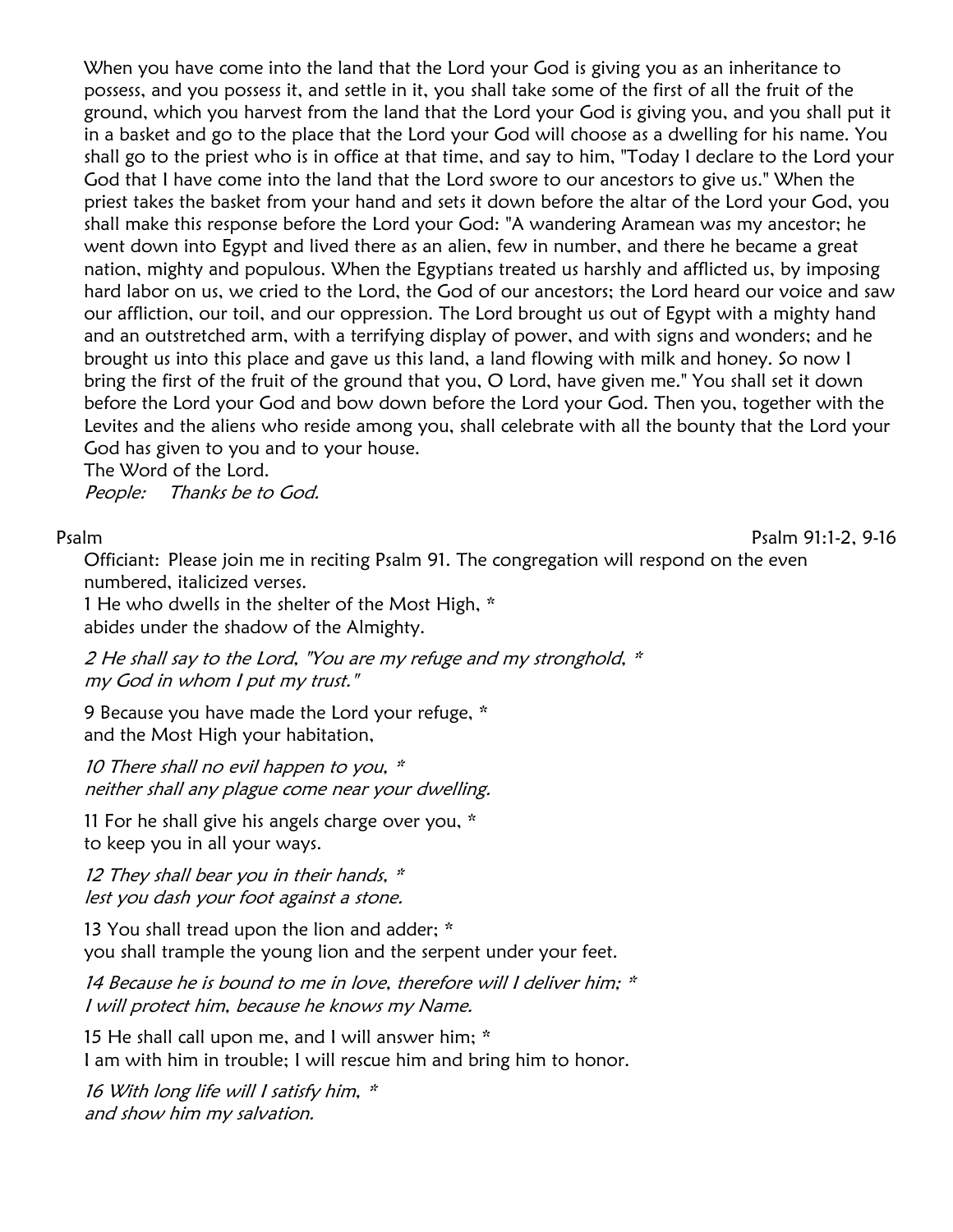Reader: A reading from the letter to the Romans.

"The word is near you, on your lips and in your heart" (that is, the word of faith that we proclaim); because if you confess with your lips that Jesus is Lord and believe in your heart that God raised him from the dead, you will be saved. For one believes with the heart and so is justified, and one confesses with the mouth and so is saved. The scripture says, "No one who believes in him will be put to shame." For there is no distinction between Jew and Greek; the same Lord is Lord of all and is generous to all who call on him. For, "Everyone who calls on the name of the Lord shall be saved."

The Word of Lord. People: Thanks be to God.

| Sequence Hymn #150 | Forty days and forty nights |
|--------------------|-----------------------------|
|                    |                             |

Officiant: The Holy Gospel of our Lord Jesus Christ according to Luke. People: Glory to you, Lord Christ.

Jesus, full of the Holy Spirit, returned from the Jordan and was led by the Spirit in the wilderness, where for forty days he was tempted by the devil. He ate nothing at all during those days, and when they were over, he was famished. The devil said to him, "If you are the Son of God, command this stone to become a loaf of bread." Jesus answered him, "It is written, 'One does not live by bread alone.'" Then the devil led him up and showed him in an instant all the kingdoms of the world. And the devil said to him, "To you I will give their glory and all this authority; for it has been given over to me, and I give it to anyone I please. If you, then, will worship me, it will all be yours." Jesus answered him, "It is written, 'Worship the Lord your God, and serve only him.'" Then the devil took him to Jerusalem, and placed him on the pinnacle of the temple, saying to him, "If you are the Son of God, throw yourself down from here, for it is written, 'He will command his angels concerning you, to protect you,' and 'On their hands they will bear you up, so that you will not dash your foot against a stone.'" Jesus answered him, "It is said, 'Do not put the Lord your God to the test.'" When the devil had finished every test, he departed from him until an opportune time.

The Gospel of the Lord. People: Praise to you, Lord Christ.

Officiant: Please join me in saying the Nicene Creed.

Sermon The Rev. Sarah Ginolfi

### The Nicene Creed (Congregation)

People: We believe in one God, the Father, the Almighty, maker of heaven and earth, of all that is, seen and unseen. We believe in one Lord, Jesus Christ, the only Son of God, eternally begotten of the Father, God from God, Light from Light, true God from true God, begotten, not made, of one Being with the Father. Through him all things were made. For us and for our salvation he came down from heaven: by the power of the Holy Spirit he became incarnate from the Virgin Mary, and was made man. For our sake he was crucified under Pontius Pilate; he suffered death and was buried. On the third day he rose again in accordance with the Scriptures; he ascended into heaven and is seated at the right hand of the Father. He will come again in glory to judge the living and the dead, and his kingdom will have no end.

### Gospel Luke 4:1-13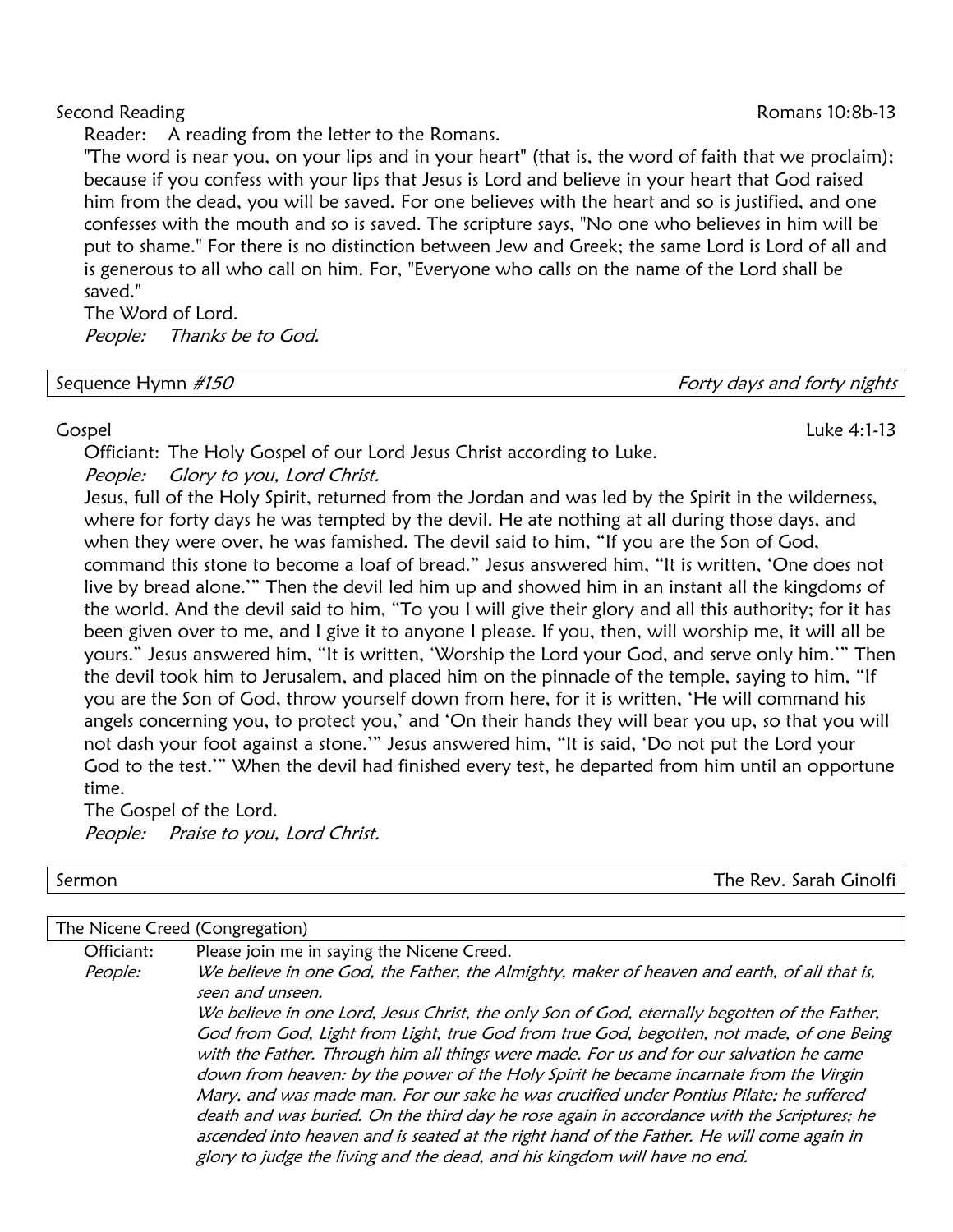We believe in the Holy Spirit, the Lord, the giver of life, who proceeds from the Father and the Son. With the Father and the Son he is worshiped and glorified. He has spoken through the Prophets. We believe in one holy catholic and apostolic Church. We acknowledge one baptism for the forgiveness of sins. We look for the resurrection of the dead, and the life of the world to come. Amen.

| The Confession and Absolution |                                                                                                                                                                                                                                                                                                                                                                                                                                                                   |
|-------------------------------|-------------------------------------------------------------------------------------------------------------------------------------------------------------------------------------------------------------------------------------------------------------------------------------------------------------------------------------------------------------------------------------------------------------------------------------------------------------------|
| Officiant:                    | Let us confess our sins against God and our neighbor.                                                                                                                                                                                                                                                                                                                                                                                                             |
| All:                          | Most merciful God, we confess that we have sinned against you in thought, word, and deed,<br>by what we have done, and by what we have left undone. We have not loved you with our<br>whole heart; we have not loved our neighbors as ourselves. We are truly sorry and we<br>humbly repent. For the sake of your Son Jesus Christ, have mercy on us and forgive us; that<br>we may delight in your will, and walk in your ways, to the glory of your Name. Amen. |
| Officiant:                    | Almighty God have mercy on you, forgive you all your sins through our Lord Jesus Christ,<br>strengthen you in all goodness, and by the power of the Holy Spirit keep you in eternal life.<br>Amen.                                                                                                                                                                                                                                                                |
| The Peace                     |                                                                                                                                                                                                                                                                                                                                                                                                                                                                   |
| Officiant:                    | The peace of the Lord be always with you.                                                                                                                                                                                                                                                                                                                                                                                                                         |
| People:                       | And also with you.                                                                                                                                                                                                                                                                                                                                                                                                                                                |

Thank you for remaining in your place for the passing of the peace. In these times, you may exchange the peace through eye contact with a wave, a bow, a smile, or whatever motion you grow to embrace in this adapted practice.

### **Announcements**

All may come up the center aisle to receive Communion. Alert an usher if you wish to receive communion in your seat. The priest will distribute the bread and the wine in "kits" that we will consume together once all are served. Those wishing to receive a blessing instead of Communion are invited to cross their arms as a signal to the priest. Also, for various reasons, some opt to receive communion in "one kind" i.e. only the bread or only the wine. Communion in "one kind" still constitutes the full receipt of Communion. Let those serving Communion know if this is your preference upon arrival to the railing.

Thank you for your financial commitment to the life of Trinity Church. Your gift helps our church family spread God's love and joy in the world! Offering plates are located at the top of the center aisle on the way to the altar as well as near the center exit doors.

Offertory Hymn (see back page) and the Spirit settled by the Spirit settled by the Spirit

## The Holy Communion

### The Great Thanksgiving S 120

Celebrant: The Lord be with you. People: And also with you. Celebrant: Lift up your hearts. People: We lift them to the Lord. Celebrant: Let us give thanks to the Lord our God. People: It is right to give him thanks and praise. Celebrant: It is right, and a good and joyful thing, always and everywhere to give thanks to you, Father Almighty, Creator of heaven and earth through Jesus Christ our Lord; who was tempted in every way as we are, yet did not sin. By his grace we are able to triumph over every evil, and to live no longer for ourselves alone, but for him who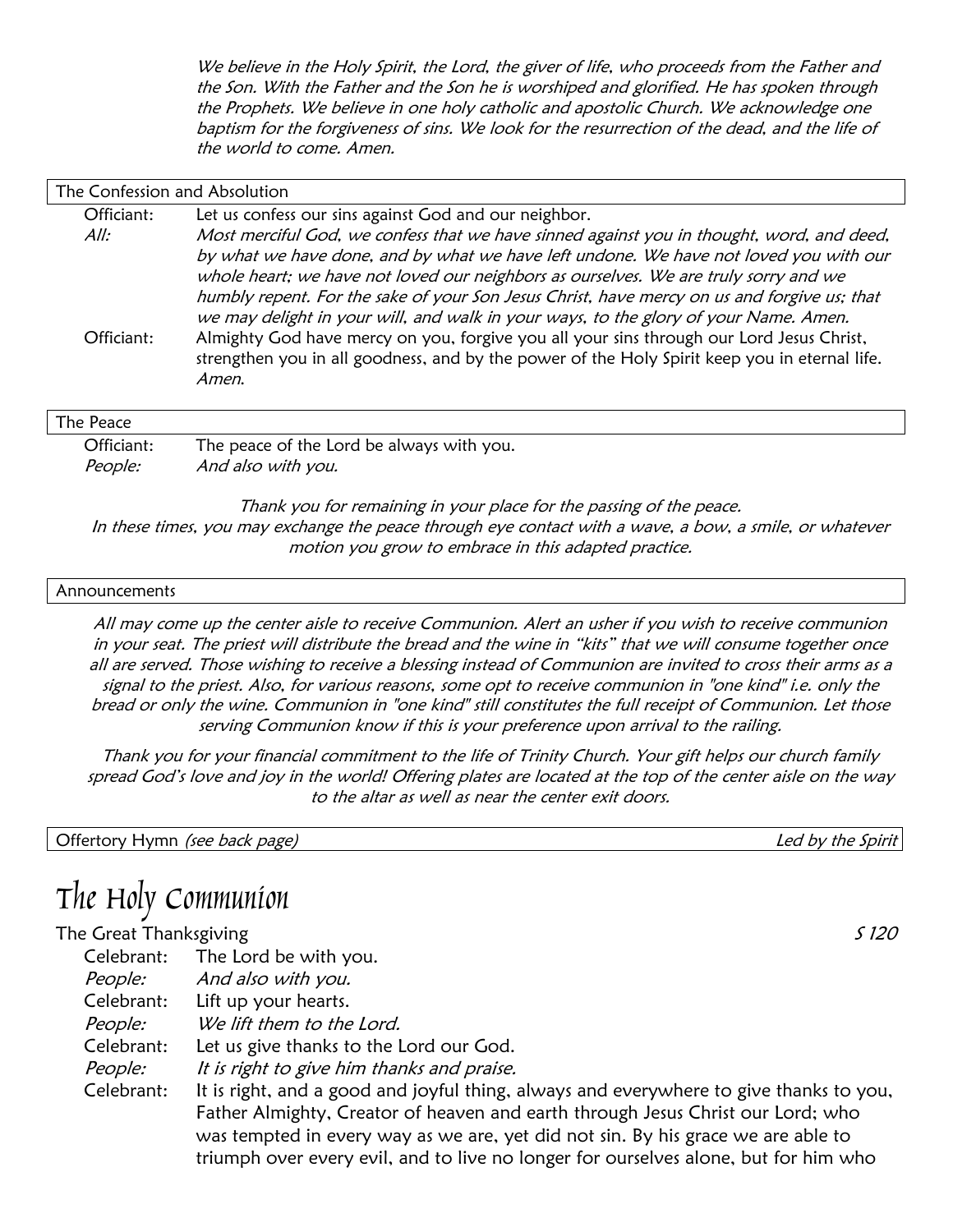died for us and rose again. Therefore, we praise you, joining our voices with Angels and Archangels and with all the company of heaven, who for ever sing this hymn to proclaim the glory of your Name:

Sanctus  $S$  124

All: Holy, Holy, Holy Lord, God of power and might, heaven and earth are full of your glory. Hosanna in the highest. Blessed is he who comes in the name of the Lord. Hosanna in the highest.

### Eucharistic Prayer A (People stand or kneel as able.)

Celebrant: Holy and gracious Father: In your infinite love you made us for yourself, and, when we had fallen into sin and become subject to evil and death, you, in your mercy, sent Jesus Christ, your only and eternal Son, to share our human nature, to live and die as one of us, to reconcile us to you, the God and Father of all. He stretched out his arms upon the cross, and offered himself, in obedience to your will, a perfect sacrifice for the whole world.

On the night he was handed over to suffering and death, our Lord Jesus Christ took bread; and when he had given thanks to you, he broke it, and gave it to his disciples, and said, "Take, eat: This is my Body, which is given for you. Do this for the remembrance of me." After supper he took the cup of wine; and when he had given thanks, he gave it to them, and said, "Drink this, all of you: This is my Blood of the new Covenant, which is shed for you and for all for the forgiveness of sins. Whenever you drink it, do this for the remembrance of me." Therefore we proclaim the mystery of faith:

All: Christ has died. Christ is risen. Christ will come again.

Celebrant: We celebrate the memorial of our redemption, O Father, in this sacrifice of praise and thanksgiving. Recalling his death, resurrection, and ascension, we offer you these gifts. Sanctify them by your Holy Spirit to be for your people the Body and Blood of your Son, the holy food and drink of new and unending life in him. Sanctify us also that we may faithfully receive this holy Sacrament, and serve you in unity, constancy, and peace; and at the last day bring us with all your saints into the joy of your eternal kingdom. All this we ask through your Son Jesus Christ: By him, and with him, and in him, in the unity of the Holy Spirit all honor and glory is yours, Almighty Father, now and for ever. AMEN.

| The Lord's Prayer     |                                                                                                                                                                                                                                                                                                                                                                                                                                                                 |
|-----------------------|-----------------------------------------------------------------------------------------------------------------------------------------------------------------------------------------------------------------------------------------------------------------------------------------------------------------------------------------------------------------------------------------------------------------------------------------------------------------|
| Celebrant:<br>All:    | And now, as our Savior Christ has taught us, we are bold to say,<br>Our Father, who art in heaven, hallowed be thy Name, thy kingdom come, thy will<br>be done, on earth as it is in heaven. Give us this day our daily bread. And forgive us<br>our trespasses, as we forgive those who trespass against us. And lead us not into<br>temptation, but deliver us from evil. For thine is the kingdom, and the power, and<br>the glory, for ever and ever. Amen. |
| The Fraction          |                                                                                                                                                                                                                                                                                                                                                                                                                                                                 |
| Celebrant:<br>People: | Christ our Passover is sacrificed for us.<br>Therefore, let us keep the feast.                                                                                                                                                                                                                                                                                                                                                                                  |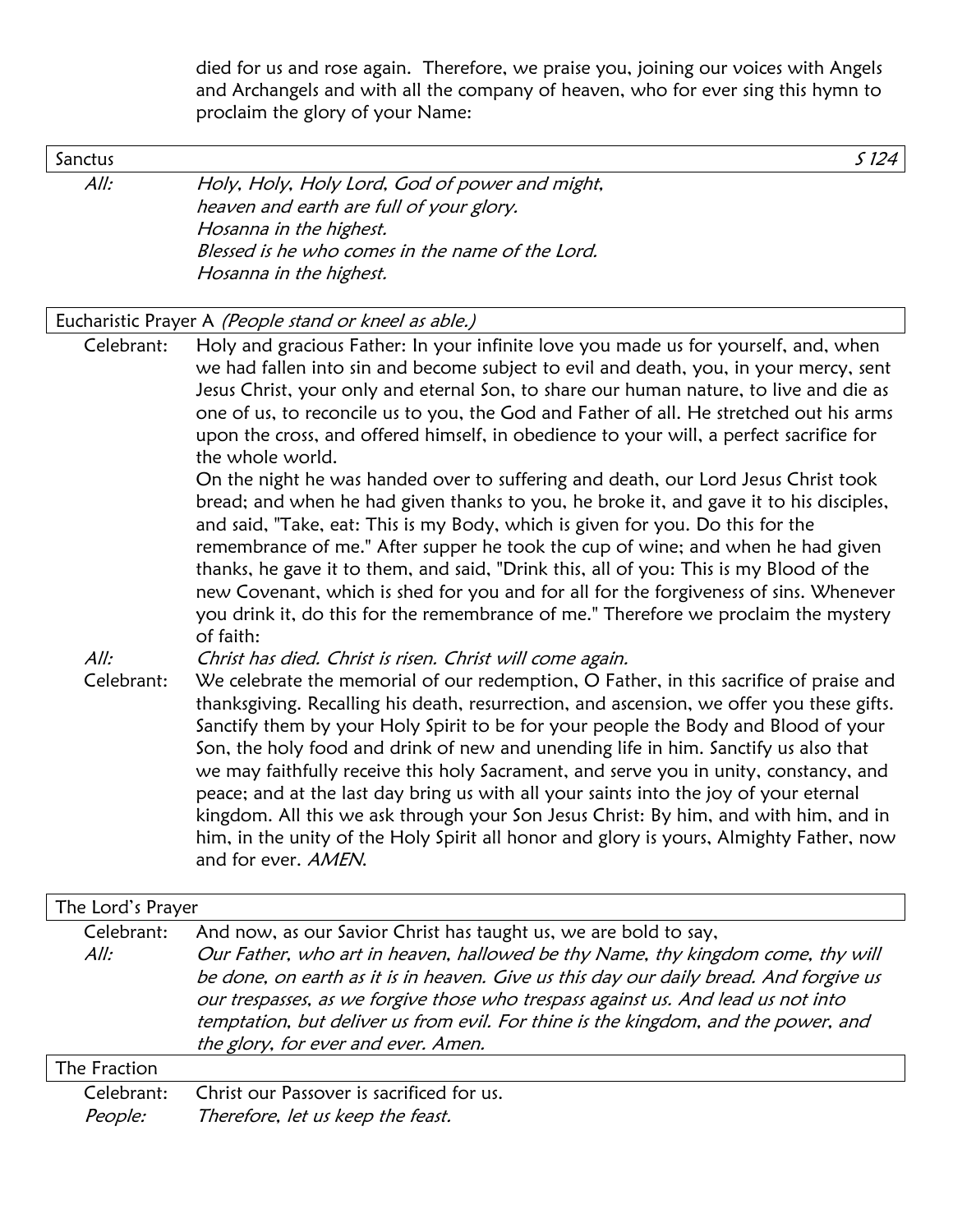### The Prayer of Humble Access

Celebrant: Let us pray.

People: We do not presume to come to this thy Table, O merciful Lord, trusting in our own righteousness, but in thy manifold and great mercies. We are not worthy so much as to gather up the crumbs under thy Table. But thou art the same Lord whose property is always to have mercy. Grant us therefore, gracious Lord, so to eat the flesh of thy dear Son Jesus Christ, and to drink his blood, that we may evermore dwell in him, and he in us. Amen.

### The Invitation

Celebrant: The Gifts of God for the People of God. Take them in remembrance that Christ died for you, and feed on him in your hearts by faith, with thanksgiving.

All may come up the center aisle to receive Communion. Alert an usher if you wish to receive communion in your seat. The priest will distribute the bread and the wine in "kits" that we will consume together once all are served. Those wishing to receive a blessing instead of Communion are invited to cross their arms as a signal to the priest. Also, for various reasons, some opt to receive communion in "one kind" i.e. only the bread or only the wine. Communion in "one kind" still constitutes the full receipt of Communion. Let those serving Communion know if this is your preference upon arrival to the railing.

| <b>Communion Anthem</b> |                                                                                                                                                                                                                                                                                                                                                                                                                                                                                                                                         | Wash me thoroughly                                                                                       | <b>David Halls</b>                    |  |  |
|-------------------------|-----------------------------------------------------------------------------------------------------------------------------------------------------------------------------------------------------------------------------------------------------------------------------------------------------------------------------------------------------------------------------------------------------------------------------------------------------------------------------------------------------------------------------------------|----------------------------------------------------------------------------------------------------------|---------------------------------------|--|--|
| Post Communion Prayer   |                                                                                                                                                                                                                                                                                                                                                                                                                                                                                                                                         |                                                                                                          |                                       |  |  |
|                         |                                                                                                                                                                                                                                                                                                                                                                                                                                                                                                                                         |                                                                                                          |                                       |  |  |
| Celebrant:              | Let us pray.                                                                                                                                                                                                                                                                                                                                                                                                                                                                                                                            |                                                                                                          |                                       |  |  |
| All:                    | Almighty and everliving God, we thank you for feeding us with the spiritual food of<br>the most precious Body and Blood of your Son our Savior Jesus Christ; and for<br>assuring us in these holy mysteries that we are living members of the Body of your<br>Son, and heirs of your eternal kingdom. And now, Father, send us out to do the<br>work you have given us to do, to love and serve you as faithful witnesses of Christ<br>our Lord. To him, to you, and to the Holy Spirit, be honor and glory, now and for<br>ever. Amen. |                                                                                                          |                                       |  |  |
| Blessing                |                                                                                                                                                                                                                                                                                                                                                                                                                                                                                                                                         |                                                                                                          |                                       |  |  |
| Celebrant:              |                                                                                                                                                                                                                                                                                                                                                                                                                                                                                                                                         | May the blessing of God Almighty: Father, Son and Holy Spirit be upon you and<br>remain with you always. |                                       |  |  |
| Closing Hymn #142       |                                                                                                                                                                                                                                                                                                                                                                                                                                                                                                                                         |                                                                                                          | Lord, who throughout these forty days |  |  |
| Dismissal               |                                                                                                                                                                                                                                                                                                                                                                                                                                                                                                                                         |                                                                                                          |                                       |  |  |
| Celebrant:              | Let us bless the Lord.                                                                                                                                                                                                                                                                                                                                                                                                                                                                                                                  |                                                                                                          |                                       |  |  |
| People:                 | Thanks Be to God!                                                                                                                                                                                                                                                                                                                                                                                                                                                                                                                       |                                                                                                          |                                       |  |  |
| Postlude                |                                                                                                                                                                                                                                                                                                                                                                                                                                                                                                                                         | Tiento on the sixth tone                                                                                 | Pablo Bruna                           |  |  |
|                         |                                                                                                                                                                                                                                                                                                                                                                                                                                                                                                                                         |                                                                                                          |                                       |  |  |

Exiting: Your presence is a blessing! Thank you for this gift. There are waste bins at each exit for communion container disposal.